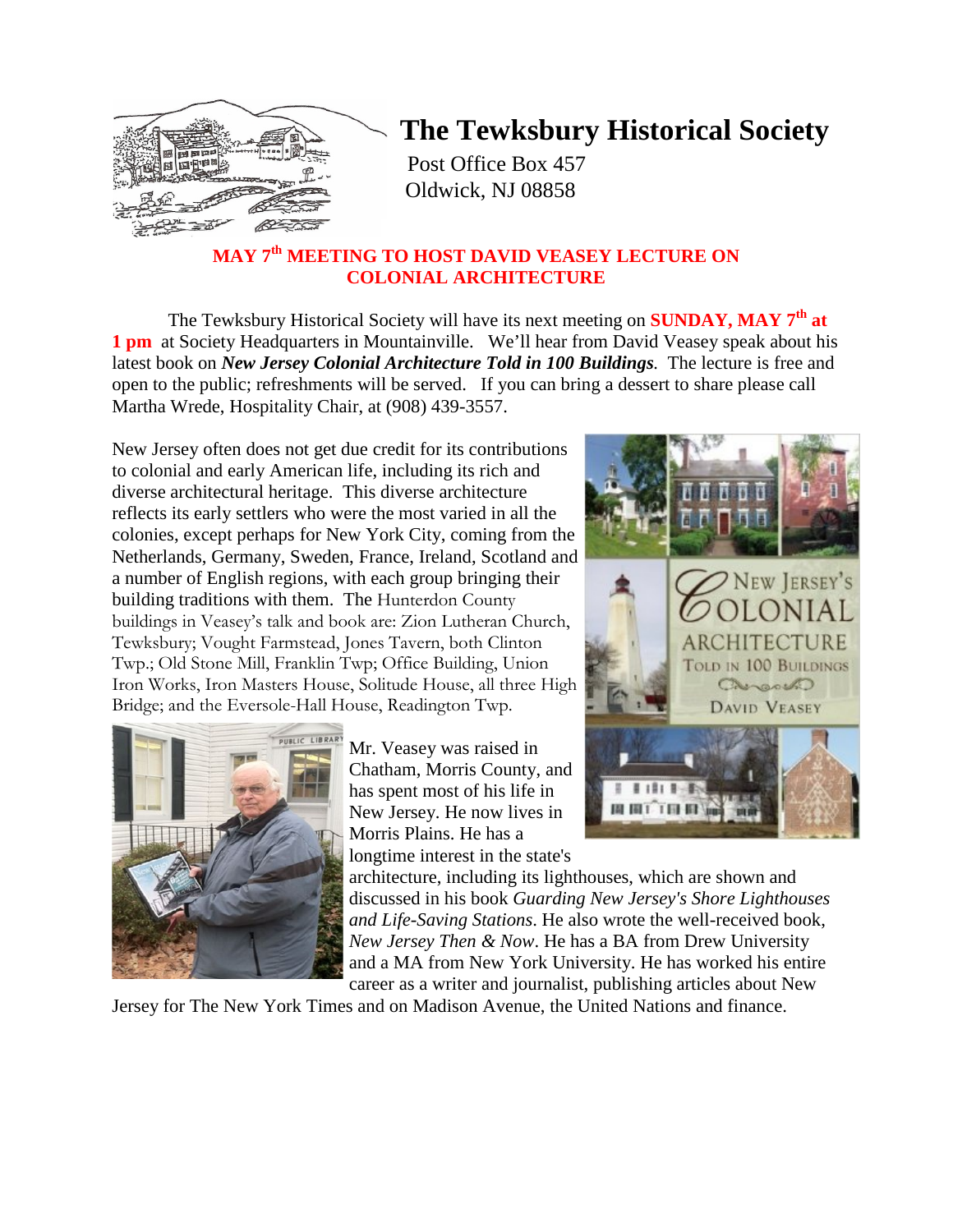#### **NEW SOCIETY OFFICERS**

We extend a warm welcome to our new Vice-President Joan Umholtz and Treasurer David (Pete) Peterson. Joan Umholtz was unanimously elected Vice-President at the Society's March 12 general membership meeting to serve a 2 year term. Joan and her husband Warren have been long time members of the Society. Joan has been volunteering on the Barn Tour Committee, House & Garden Tour Committee and Art Show Committee. She will be coordinating membership signups and renewals and working on publicity to get the Society's message out to the masses and draw more people to our programs and events.

Pete was unanimously appointed Treasurer by the Society Executive Board at its April 5 meeting, with his term starting effective May 1, 2017. Pete and his wife Marg are members of the Society, having moved to Oldwick from Washington, DC. Pete is a retired church administrator where he managed all operations. Pete also serves as Treasurer of the Friends of the Tewksbury Library.

We thank Joan and Pete for their willingness to serve.

## **1st BI-ENNIAL TEWKSBURY HISTORIC HOUSE & GARDEN TOUR – SAT. JUNE 10**

The Society has partnered with the Garden Club of the Hunterdon Hills to jointly sponsor the  $1<sup>st</sup>$  biennial Tewksbury Historic House & Garden Tour, which will be held on Saturday, June 10 from 10 am to 4 pm, rain or shine. The tour will include 5 homes and/or gardens; 4 locations include the  $1<sup>st</sup>$  floor of the home and garden while the  $5<sup>th</sup>$  location is a series of extensive gardens. The cost per person is \$ 40 in advance or \$ 50 day of the tickets. All tickets will be held and are to be picked up the day of the tour at Society HQ 60 Water Street in Mountainville. Use the ticket order form included with this newsletter to purchase your advance tickets.

We still need volunteers to be a docent for inside the homes to cover a 3 hour shift. If you are interested please call Shaun Van Doren at (908) 439-3054 or email [tewksburyhistory@earthlink.net.](mailto:tewksburyhistory@earthlink.net)

#### **2017 FLEA MARKET – SAT. SEP. 2 - 8 AM to 3 PM**

We have received permission from the Johnson Family to again hold the Tewksbury Flea Market at the Cedar Lane Farm field on Route 517. Vendor registration forms will be mailed later in May. Start cleaning out your barn and/or attic now and plan to donate them to the THS Booth. We need CLEAN, QUALITY items consisting of SMALLS - china, dishes, tools, holiday items, antiques, records, electronics (< 3 years old), etc. at the Carriage House. No clothes or books.

Collection dates for SMALLS ONLY will be on the following dates and times:

| Saturday, July 29   | 9 am to 12 Noon |
|---------------------|-----------------|
| Friday, August 4    | 5 pm to 8 pm    |
| Friday, August 11   | 5 pm to 8 pm    |
| Saturday, August 19 | 9 am to 12 Noon |

ALL FURNITURE DONATIONS MUST BE BROUGHT TO THE FLEA MARKET FIELD ON THURSDAY, AUGUST 31 between 9 AM and 3 PM.